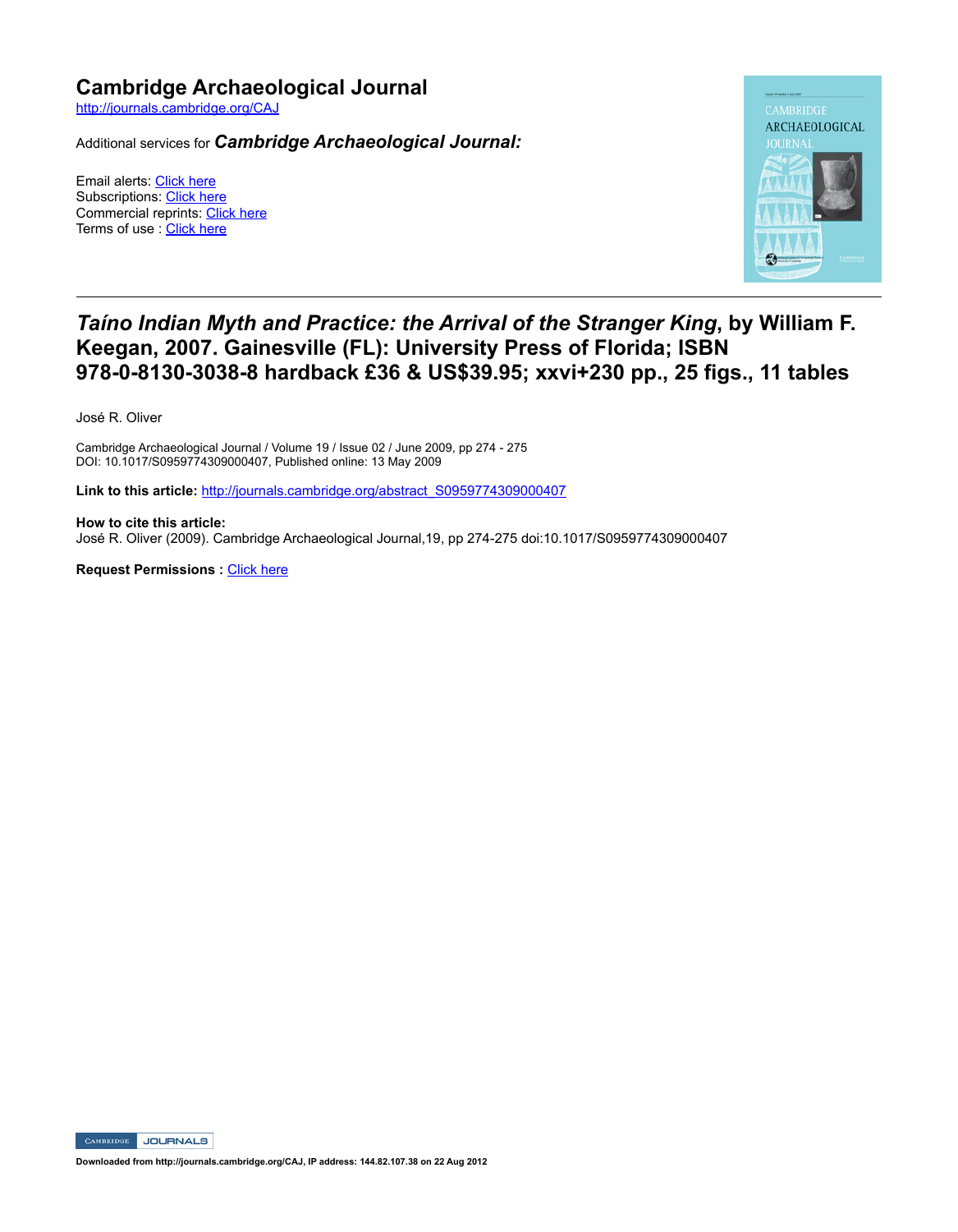*Taíno Indian Myth and Practice: the Arrival of the Stranger King,* by William F. Keegan, 2007. Gainesville (FL): University Press of Florida; ISBN 978-0-8130-3038-8 hardback £36 & US\$39.95; xxvi+230 pp., 25 figs., 11 tables

## José R. Oliver

The book, authored by Bill Keegan, takes as its central theme the arrival in Hispaniola (Haiti-Dominican Republic) of one of the most colourful yet enigmatic historical figures: Caonabó. He was a powerful *cacique* (chief) who was not a native of Hispaniola but instead came from the Bahamian Archipelago. He was a *Lucayo* and, hence, a 'stranger king'. Ever since Christopher Columbus arrived in 1492, Caonabó led armed rebellions against the Spaniards. In 1495, the Spaniards finally captured Caonabó, who was then taken to La Isabela and imprisoned in a ship. A devastating hurricane sank the ship where he and other prisoners drowned. The heroic deeds attributed to Caonabó, even in life, became the stuff of legend. Being a Lucayan, the story of Caonabó provides Keegan with a powerful argument for Caribbean scholars to reconsider the Bahamas not as marginal but central to the ancient political history of the Greater Antilles.

In this book, Keegan frames the 'facts' of Caonabó ― The Stranger King ― within the general Taíno culture, religion (mythology) and archaeology. The principal aim is to explain how come a stranger came to be a paramount chief in Hispaniola. The author approaches these diverse sources of information through chaos theory (pp. 3–16), where 'initial conditions' are critical in the unravelling of the events that led to the rulership of Caonabó in a 'foreign' island and its aftermath as a heroic figure of mythological proportions.

What is very distinct in this book, if not unique for Caribbean archaeological/academic texts, is that Keegan explicitly chose to write in the post-modernist literary genre. The main cast of characters is Caonabó and Shaun D. Sullivan, the heroic and legendary protagonists (p. 16), and the author himself. Casting Sullivan is a fitting tribute to a colourful archaeologist who contributed so much to Bahamian archaeology. In evaluating this book I am struck by ambivalence: should I read it as a post-modernist 'historical novel', as a robust display of anthropological-archaeological scholarship (p. 8) or both? There are elements of both but at least from my perspective this formula is not entirely successful. This is neither to say that the book is not well written nor that scholarship is absent.

*CAJ* 19:2, 274–5 © 2009 McDonald Institute for Archaeological Research doi:10.1017/S0959774309000407